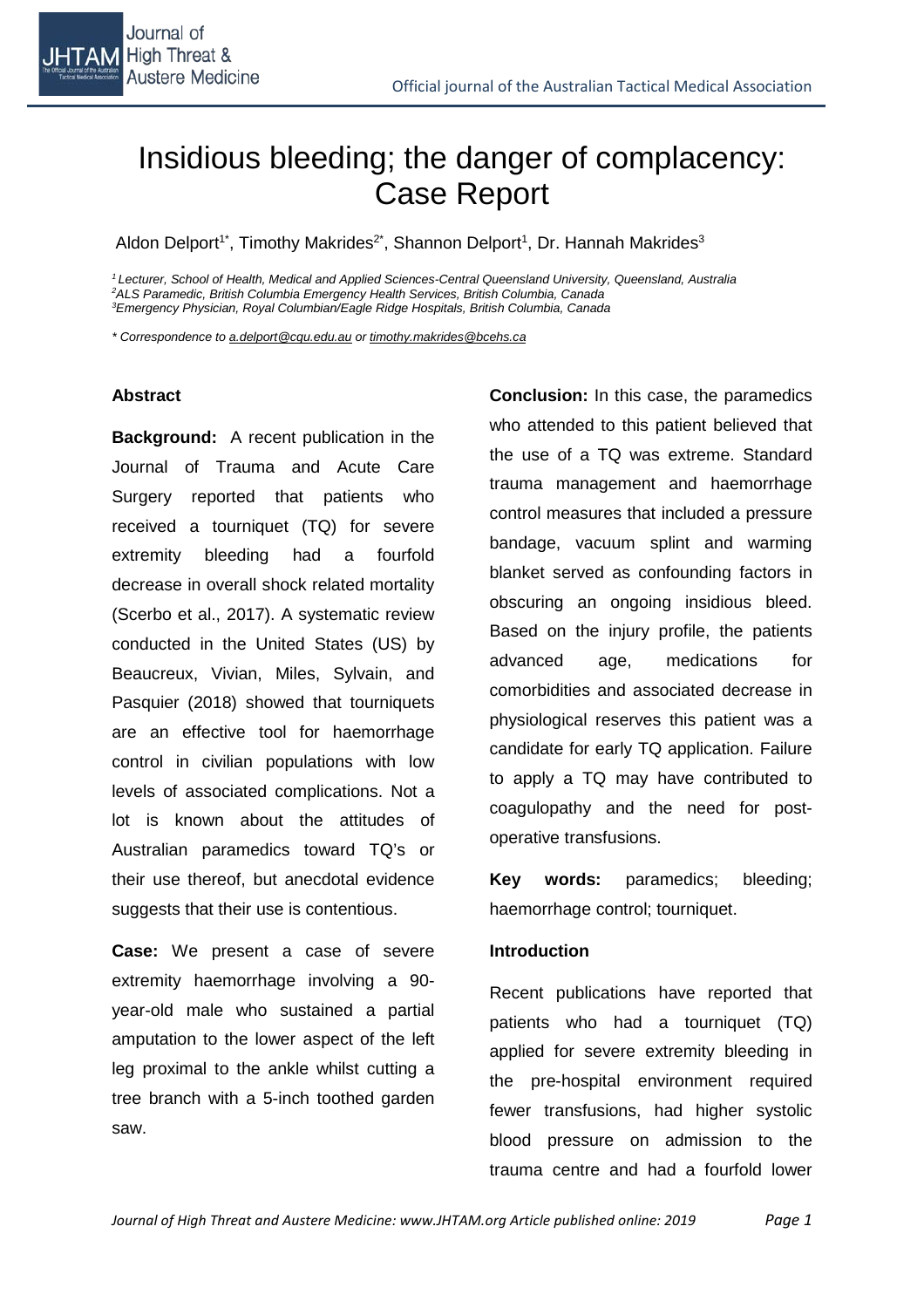

overall shock related mortality rate (Scerbo et al., 2017). Additionally, TQ's have been shown to provide effective haemorrhage control with low levels of associated complication (Beaucreux et al., 2018). These observations echo those of the military experience where tourniquets have experienced a resurgence of popularity based on their ability to significantly reduce mortality from exsanguinating extremity haemorrhage on the battlefield (Kotwal, Montgomery, & Kotwal, 2011).

Little is known about the use of TQ's for severe extremity haemorrhage by Australian paramedics but anecdotal evidence would suggest that their use remains contentious in the pre hospital environment.

## **Case report**

We report a case involving a 90-year-old male who sustained a near complete above ankle amputation of his left leg whilst cutting a tree branch with a 5-inch toothed garden saw.

The accidental injury occurred at approximately midday on a weekday, 20 minutes transport time from a major tertiary hospital.

The initial dispatch indicated a full amputation and a critical care unit (CCU) was dispatched in addition to an advanced life support (ALS) unit given the reported severity of the injury. The CCU is staffed

by a critical care paramedic (CCP) and is able to provide an expanded scope of interventions in high acuity trauma.

On arrival of the first ALS ambulance paramedics, the patient was found outdoors in the front yard of his home with a bathroom towel being used in an attempt to control the bleeding. The ambulance paramedics applied circumferential pressure using a pressure bandage and obtained the following vital signs (Table 1).

| <b>Blood pressure</b>   | 140/90                     |
|-------------------------|----------------------------|
| <b>Heart rate</b>       | 105 beats per minute       |
|                         | with a strong radial pulse |
| SPO <sub>2</sub>        | 97 % on room air           |
| <b>Glasgow Coma</b>     | 15                         |
| <b>Score</b>            |                            |
| <b>Respiratory rate</b> | 16 breaths per minute      |
| <b>Pain score</b>       | 3/10                       |
| <b>Skin</b>             | Pink and warm to touch     |
|                         | systemically (excluding    |
|                         | injured leg)               |
| <b>Neurovascular</b>    | The foot appeared pale     |
| observations of         | and cool to touch with     |
| the left leg            | reduced sensation over     |
|                         | the lateral aspect of      |
|                         | dorsum and plantar         |
|                         | aspect also. No            |
|                         | dorsiflexion was possible, |
|                         | however; the patient was   |
|                         | able to initiate a slight  |
|                         | plantar flexion.           |

## **Table 1:** Patient vital signs

Intravenous Sodium Chloride (Normal Saline) was commenced to keep vein open (TKVO) and 25 mcg of Fentanyl was administered.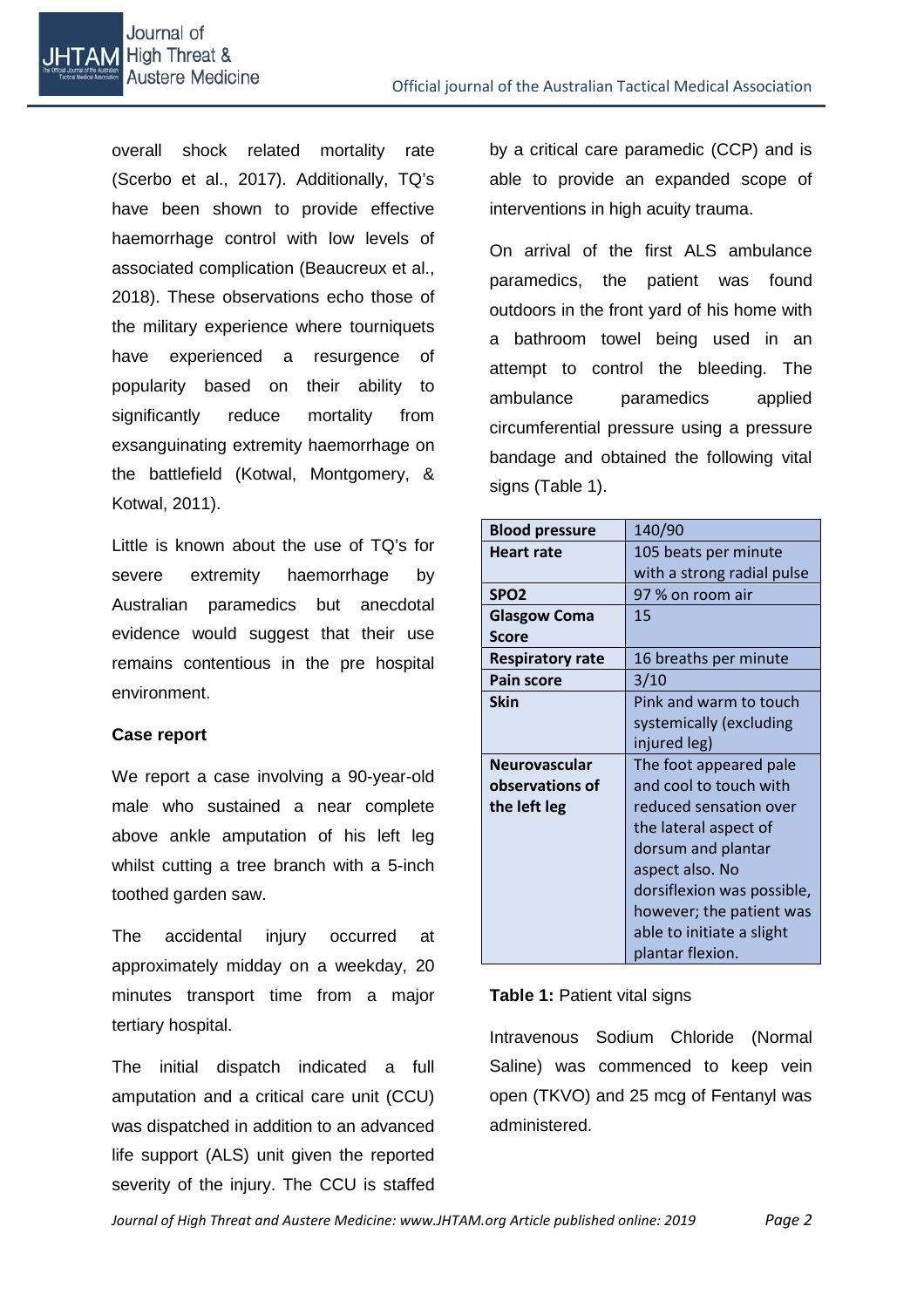

On arrival of the CCP, it was noted that the wound had already been bandaged using a 4-inch Emergency Bandage with the pressure bar and no twisting of the closure bar. The wound description from the ambulance paramedics had documented a near complete above ankle amputation with the distal limb remaining attached only by a small portion of tissue approximately 1-2cm in thickness. A deep anteroposterior laceration through approximately 85% of his lower leg tissue was noted with an obvious associated complete open fracture. Prior to bandage application, the bleeding appeared to be venous in nature and was reported to be adequately controlled.

A history (Hx) was sought from the patient revealing a medical Hx remarkable for atrial fibrillation and scoliosis, currently receiving aspirin and digoxin. The CCP requested the normal saline infusion be reduced to TKVA rate, given the presence of a radial pulse, and 25 mcg of Fentanyl was administered for analgesic purposes.

A tourniquet was applied to the left leg inferior to the groin area but was not tightened. The TQ was positioned proximally as the treating CCP and ambulance paramedics wanted access to the windlass device after the application of a full-length vacuum splint. The patient's lower leg was placed in a vacuum splint to allow for stability during extrication and a warming blanket applied prior to transport to the hospital. There were no changes in the patient's vital signs during the 20 minute transport time to the hospital.

On arrival at the hospital, the warming blanket was removed to allow for transfer from the ambulance stretcher to the hospital bed. This revealed a large pool of blood of approximately 300mls. Additionally, the pressure bandage was soaked in blood when removed. Upon examination of the leg, it was noted that haemostasis had not been adequately achieved as noted by an ongoing pulsating bleed.

The hospital medical team was instructed to tighten the TQ, which allowed for inspection, irrigation and subsequent dressing of the wound using packing gauze.

The patient was given an additional 50mcg of Fentanyl and 2g of Cephzolin and an x-ray was ordered. The x-ray revealed complete distal tibial and fibular fractures with 100% anterior displacement of the distal fragments and the patient was concurrently referred to both the orthopaedic and vascular teams. Following the review, the patient was taken to the operating theatre where he underwent a successful anterior tibial artery repair by the vascular team, and an initial washout and external fixator application by the orthopaedic service. The patient was returned to theatre four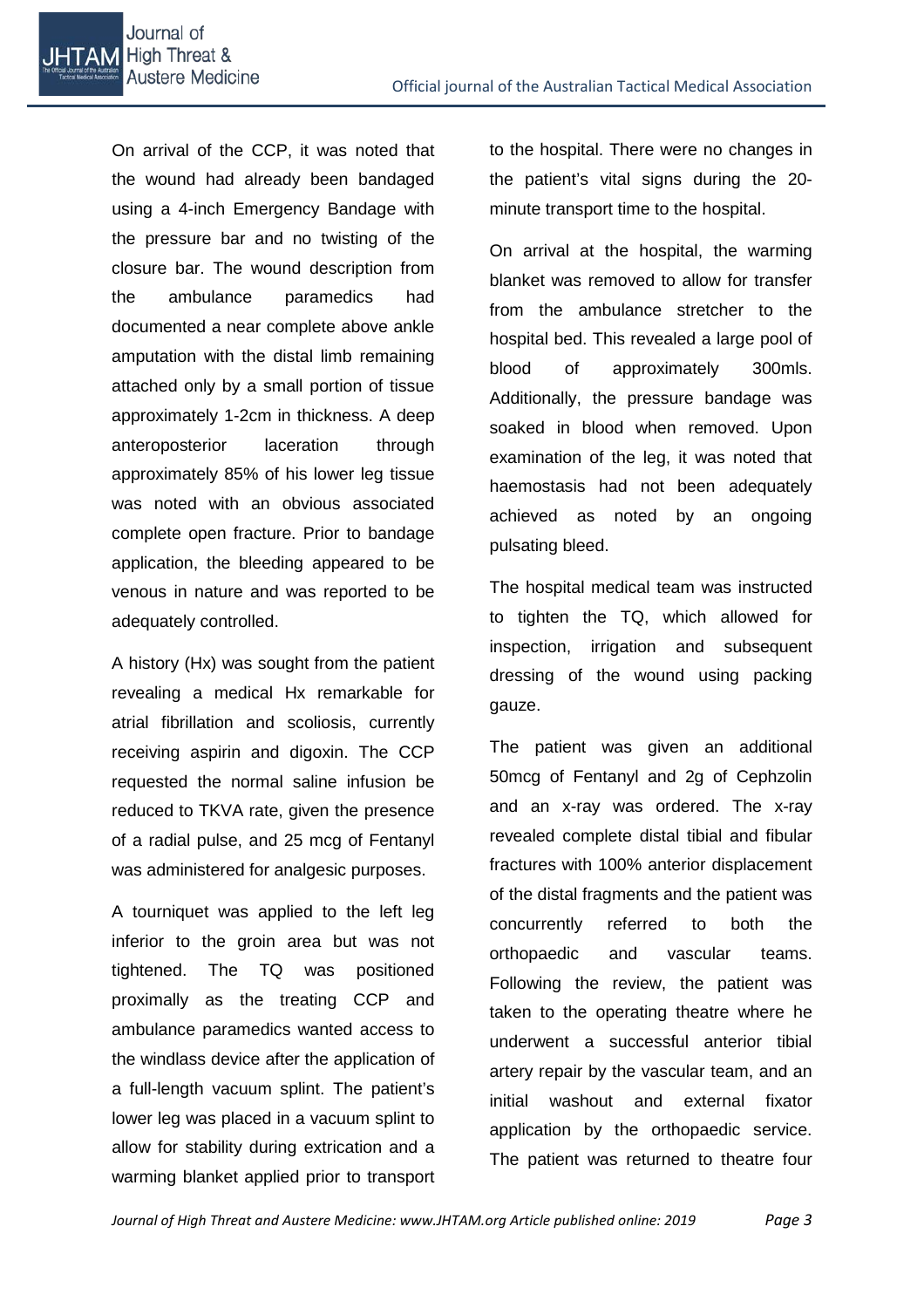days later for a repeat washout and debridement, removal of the external fixator and definitive orthopaedic repair via application of internal fixation devices including insertion of a left tibial intramedullary nail.

Five units of packed red blood cells were transfused following the patient's surgery, however; it is unclear if this was due to blood loss associated with the vascular and orthopaedic repairs only.

Following surgery, the patient was coagulopathic and admitted to the ward for several days for ongoing treatment, monitoring and physiotherapy. At 10 days post injury, the patient was released with ongoing allied health support and outpatient review.

## **Discussion**

In recent years, paramedics have become well versed on the effects of hypothermia, coagulopathy and acidosis in the trauma patient. Our knowledge of the "lethal triad" and subsequent management has progressed and now forms an important part of prehospital management of severely injured trauma patients (Perlman et al., 2016).

Atrial fibrillation in this patient was treated with Digoxin and Aspirin. Although Aspirin alone has not been shown to increase bleeding in the elderly immediately following severe trauma (Ohmori et al., 2016) there is a no dearth of evidence that points to aspirin use as a contributing factor for traumatic coagulopathy (Spahn et al., 2013). Although this patient does not meet the technical criteria for massive transfusion coagulopathy based on the transfusion of only five units of postoperative packed red blood cells (Levy, 2006) it is reasonable to assume that the combination of uncontrolled haemorrhage, aspirin use and transfusion were likely responsible for the post-operative coagulopathic state of the patient. It is unclear if the use of Aspirin was given any consideration as a confounding factor to haemorrhage control or the coagulopathic consequences of ongoing bleeding by the ambulance paramedics.

Unfortunately, arterial blood gasses (ABG) or Lactate were not available for this review; therefore, we are unable to comment on the initial values. However, there are some discussion points related to vital signs and shock that need to be highlighted. The patients advanced age and the subsequent reduced compensatory mechanism was not taken into account. With an initial shock index (SI) of 0.7, the limit of acceptability for normal healthy adults, this patient appears to have a low risk of mortality following the initial injury (Pandit et al., 2014). However, research indicates that SI alone is a poor predictor of mortality in the elderly due to insufficient physiological reserves (Bruijns, Guly, Bouamra, Lecky, & Wallis, 2013).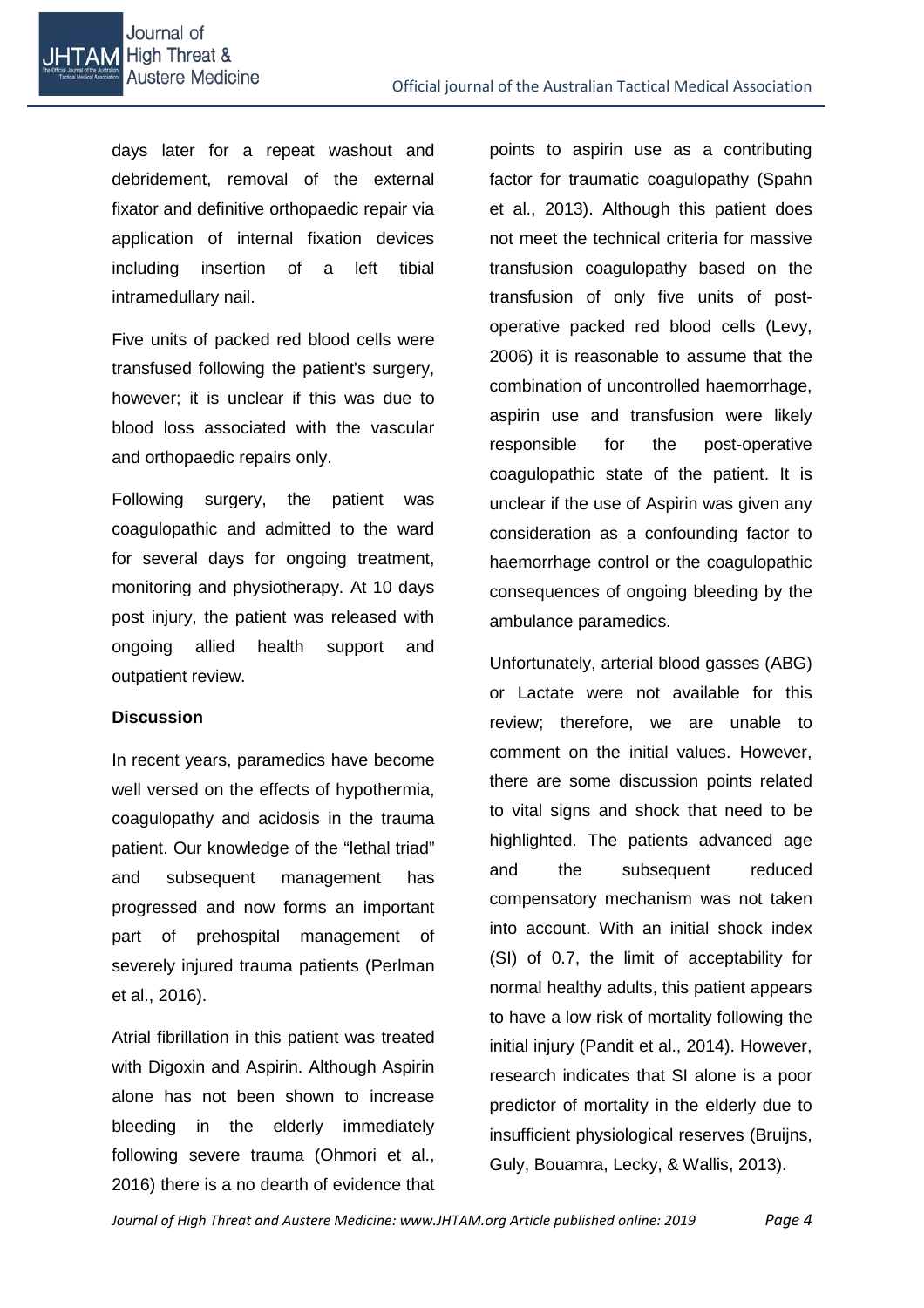Research conducted by Bruijns et al. (2013) has shown that in the elderly, SI x age (SIA) is a more accurate predictor of mortality than traditional vital signs alone. Indeed, the likelihood of death within the first 48 hours is 8.4 times higher when the SIA exceeds 55 (SI 0.7 x 90 = SIA 63). Based on these calculations this patient was at significant risk of shock related death.

The treating ambulance paramedics initiated effective hypothermia management using an active warming blanket. However, this and the addition of the vacuum splint obscured the wound making an ongoing assessment of the injury difficult and therefore unlikely during transportation and resulted in further preventable blood loss.

The nature of this wound profile presented several challenges in applying effective haemorrhage control. The almost complete amputation was attached by a small amount of skin and tissue and thus prevented the treating ambulance paramedics from applying a "stump" dressing. The wound also lacked a cavity, meaning it could not be packed using haemostatic gauze, which was also available to them. Although a TQ was proactively placed it was not utilised until the patient had been assessed in the emergency department of the receiving hospital. The ambulance paramedics reported feeling that the tourniquet was an "extreme" measure despite overwhelming evidence to the contrary and kept the tourniquet loose in situ in case the wound began to haemorrhage more seriously during movement associated with extrication and transport.

The treating ambulance paramedics reported that they felt the application of the emergency bandage with a pressure bar and no twisting of the closure bar was appropriate. A study by Shipman and Lessard (2009) indicates the average pressure exerted by a mechanical emergency bandage is adequate to control haemorrhage in normotensive patients. In this case, the emergency bandage was not adequate and this was most likely related to the relative complicated wounding profile. Furthermore, the emergency bandage also contributed to obscuring the injury resulting in additional preventable blood loss.

## **Conclusion**

Not enough is known about Australian paramedic's willingness to apply a TQ or their tolerance to witnessed extremity haemorrhage before considering TQ application. This case report indicates that there is still significant reticence and a high tolerance for bleeding even in at-risk population groups. There is overwhelming evidence to support the use of early TQ application yet in this case the treating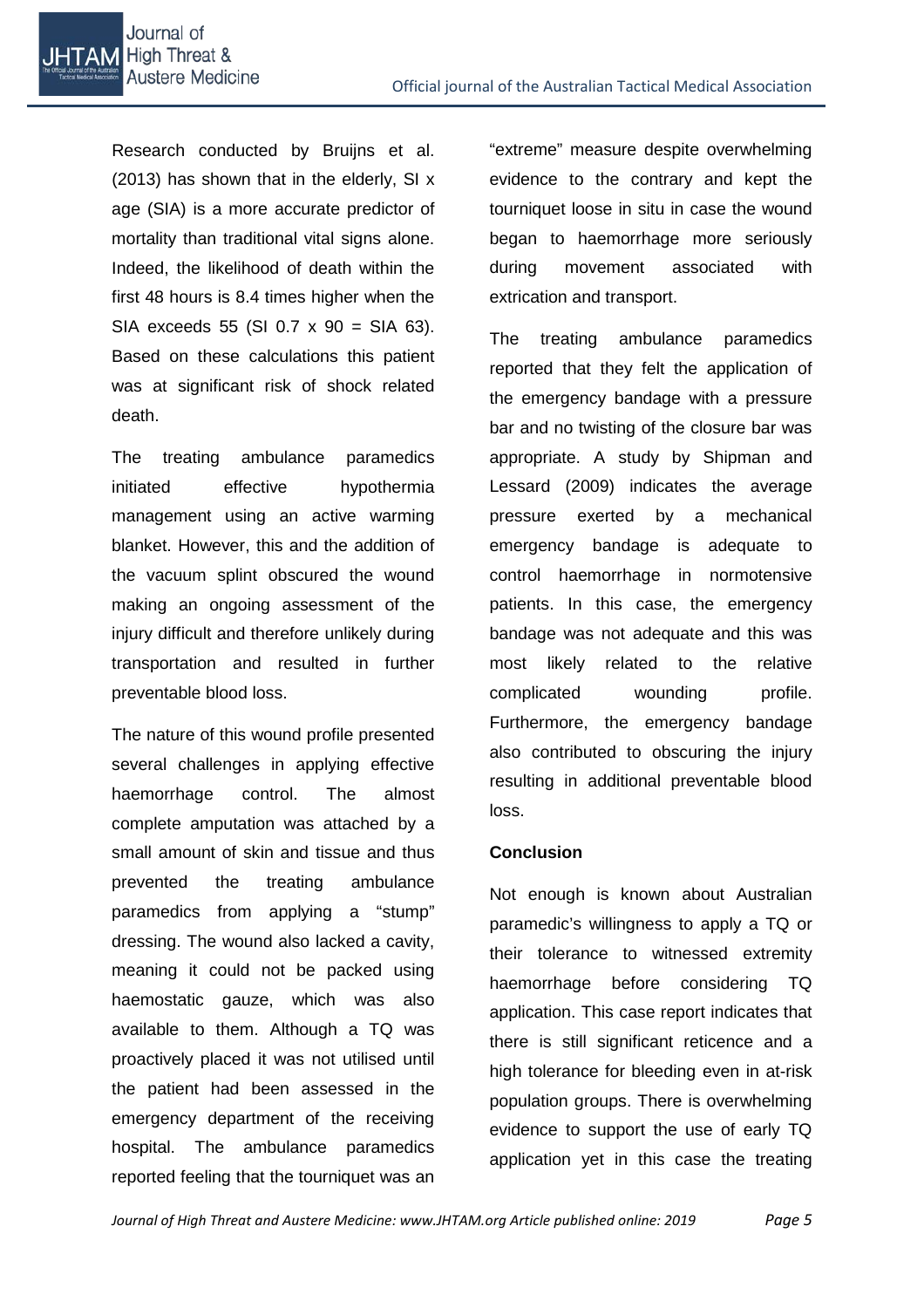

paramedics chose to forgo the TQ in favour of a more traditional approach.

Further research into TQ use in the Australian prehospital setting is required.